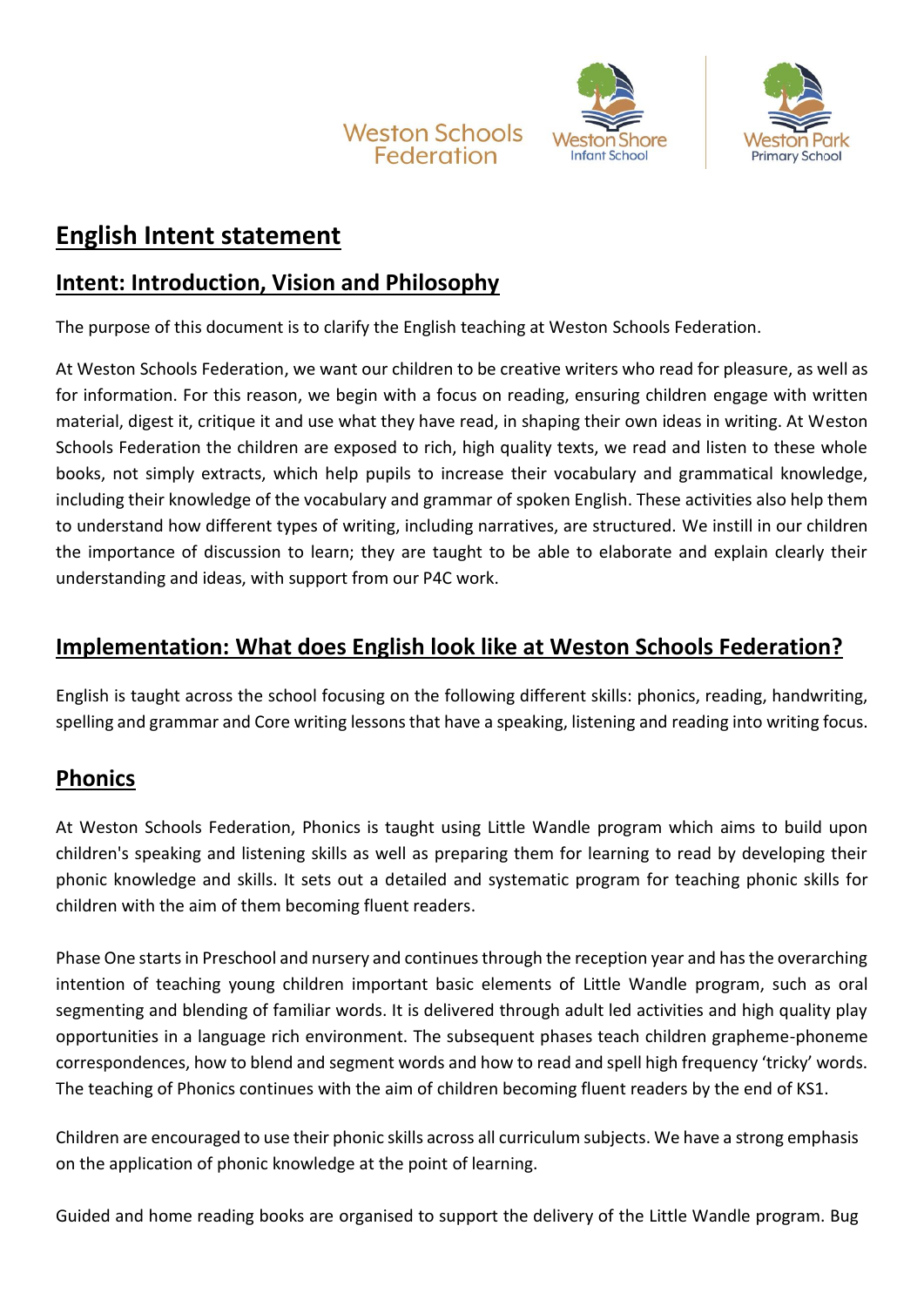Club banded books are available online and in hard copy form for children to access. Parents are expected to hear their child read 5 times per week and sign a reading record. We have a reading badge Reward scheme to celebrate home reading.

# **Spelling, Punctuation and Grammar**

Spelling, punctuation and grammar (SPaG) are taught within English lessons; the children will use their new knowledge and implement them into their writing task for the lesson. All SPaG inputs are taught in line with the National Curriculum guidelines, these skills are then assessed against a year group writing criteria when they complete their independent piece for each unit. A separate piece of work, based solely on the new skill being taught is also written per topic.

At Weston Schools Federation, spellings are based upon the Appendix 1 of the 2014 National Curriculum as well as topic words which are linked to the writing and topic work being completed in class. The spellings are chosen and plotted half-termly with this information being sent home at the start of each half term. While there is no set spelling test, the spelling rules are taught and the topic words are discussed and on display within the classroom. The assessment of spelling is completed through the application of these words in the children's work.

## **Reading**

In School the journey of reading builds up throughout the years. The children are aware of the expectations across year groups and are enthused about the books they will be reading both in that year and the following years. Along the KS2 corridor, there is a display which shows our journey as readers, which allows the children to see the progress they have made and where they are going to.

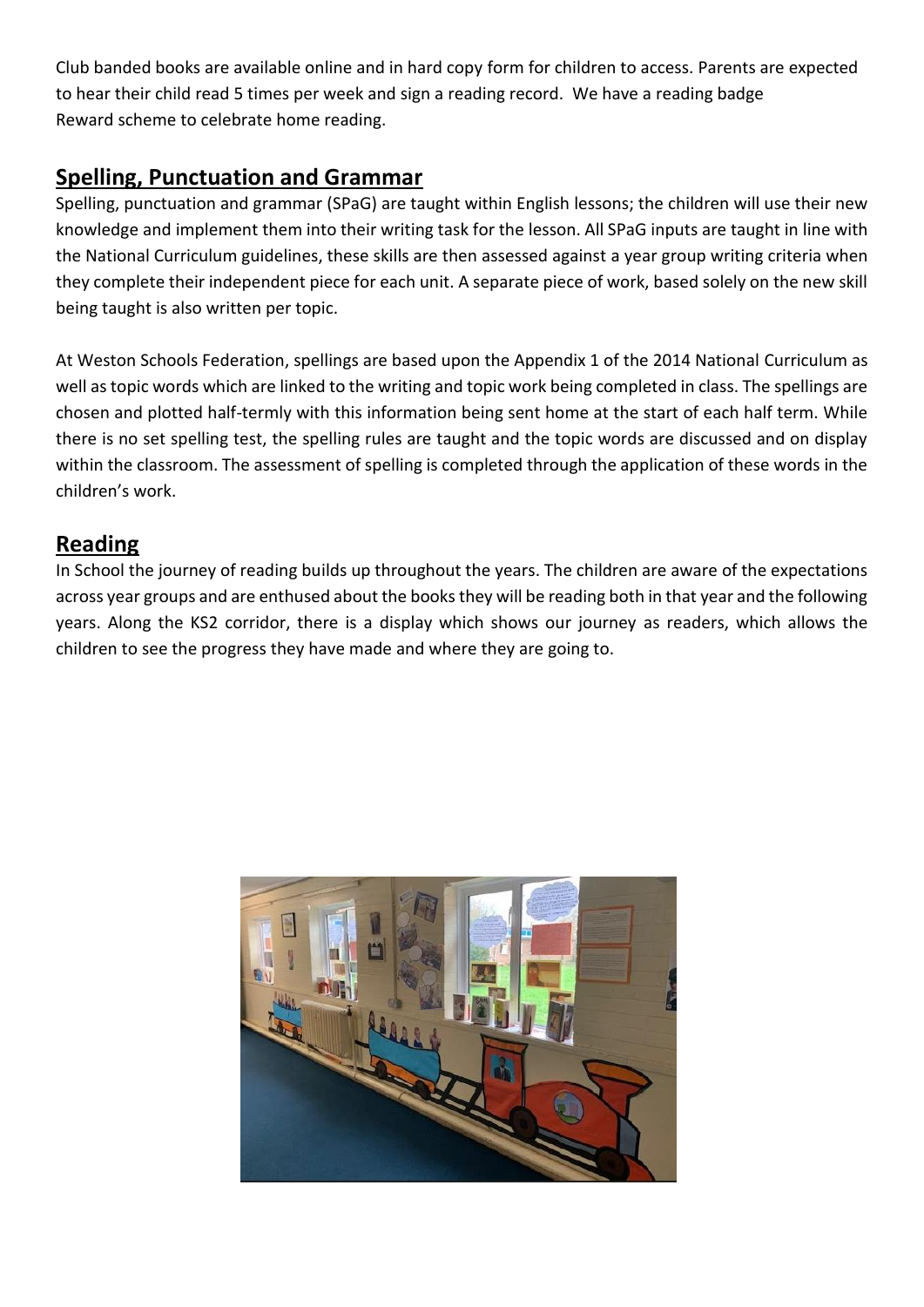| Reading in Year R.       | Daily tricky word practice and phonics teaching |
|--------------------------|-------------------------------------------------|
|                          | Daily group reading activities                  |
|                          | Daily shared reading and story time             |
|                          | Children heard 1:1 reading                      |
| Reading in Year 1        | Daily tricky word practice and phonics teaching |
|                          | Daily group reading activities                  |
|                          | Shared reading x3 per week                      |
|                          | Whole Class Reading 1x per week                 |
|                          | Children heard 1:1 reading                      |
| <b>Reading in Year 2</b> | Daily tricky word practice and phonics teaching |
|                          | Whole Class Reading 1x per week                 |
|                          | Guided reading x4 per week                      |
|                          | Shared reading x4 per week                      |
|                          | Children heard 1:1 reading                      |
| Reading in Year 3 & 4    | Whole Class Reading 4 x 45 minutes per week     |
|                          | Phonics interventions                           |
|                          | Independent reading opportunities daily.        |
|                          | Class novel shared                              |
|                          | Children heard 1:1 reading                      |
| Reading in Year 5 &6     | Whole Class Reading 4 x 45 minutes per week     |
|                          | Independent Reading 4 x 15 minutes per week     |
|                          | Class novel shared                              |
|                          | Children heard 1:1 reading                      |

Before the text is introduced to the class, the teaching team will have created a "Text Mapping Potential" grid. This allows the teachers to use the text to its full potential and to ensure that the lessons are pitched appropriately for their current cohort.



During whole class reading sessions, children will be immersed in a class book, these lessons will focus on a variety of different reading targets which are appropriate for their age range. The targets are used by teachers to ensure that all children are able to use different reading strategies to be able to decode but also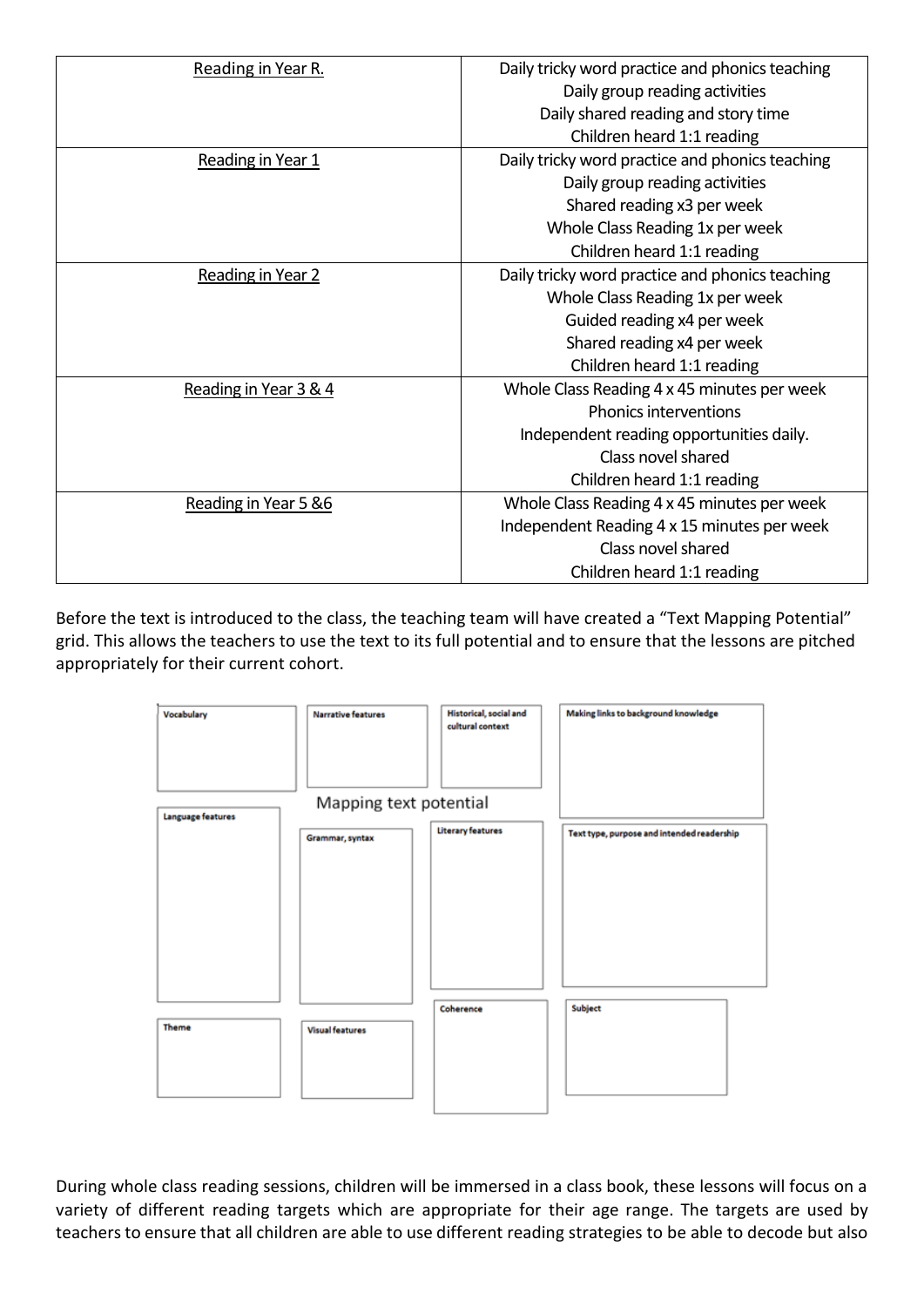to understand and infer what they are reading. Alongside the class text, children also are immersed in highquality poetry, non-fiction texts and where possible, comprehensions are linked to their other topics they are currently learning about in class.

To improve their vocabulary, years 1-6 complete Word of the Day (WOD) several times a week. This is focused on words that are linked to what they are learning but are not words they would have had prior knowledge of. We look at the word class, meaning, synonyms, antonyms, prefixes and suffixes of each of the words and add them to a display within the classroom. Vocabulary development is a priority in all classes and multiple activities are completed in each unit of work to ensure children are exposed to rich examples that they understand and are able to use themselves.

To further encourage a love of reading and a culture of reading, each year group will have a large variety of age-related books which will consist of a range of genres, fiction and non-fiction aimed at both girls and boys. Weston Schools Federation use the Active Learn Bug Club website, which allows the teacher to ensure the books are pitched appropriately and the children have access to the books easily. There are copies of the book available in the school should they be needed.

At all times, the children have three books to choose from, the first is their assigned book from Bug Club, the second is one they have chosen on their weekly visit to the library and the final one is a banded book for those still on bands, or a free choice from the book corner for those who are at ARE.

#### At Home:

All children across the school are expected to read daily at home. Each child has been given a reading log, which should be signed by an adult. These are checked daily.

#### **Support**

For those children who are struggling with reading, Weston Schools Federation uses the Dandelion Readers. These are a series of decodable phonics based texts based on the progression of phonics. The books have a step by step progression where each text is controlled by the phonemic focus in the book, which enables the child to practise blending and reading independently at every stage. The children on this programme are read with regularly and complete the tasks based around the books with an adult.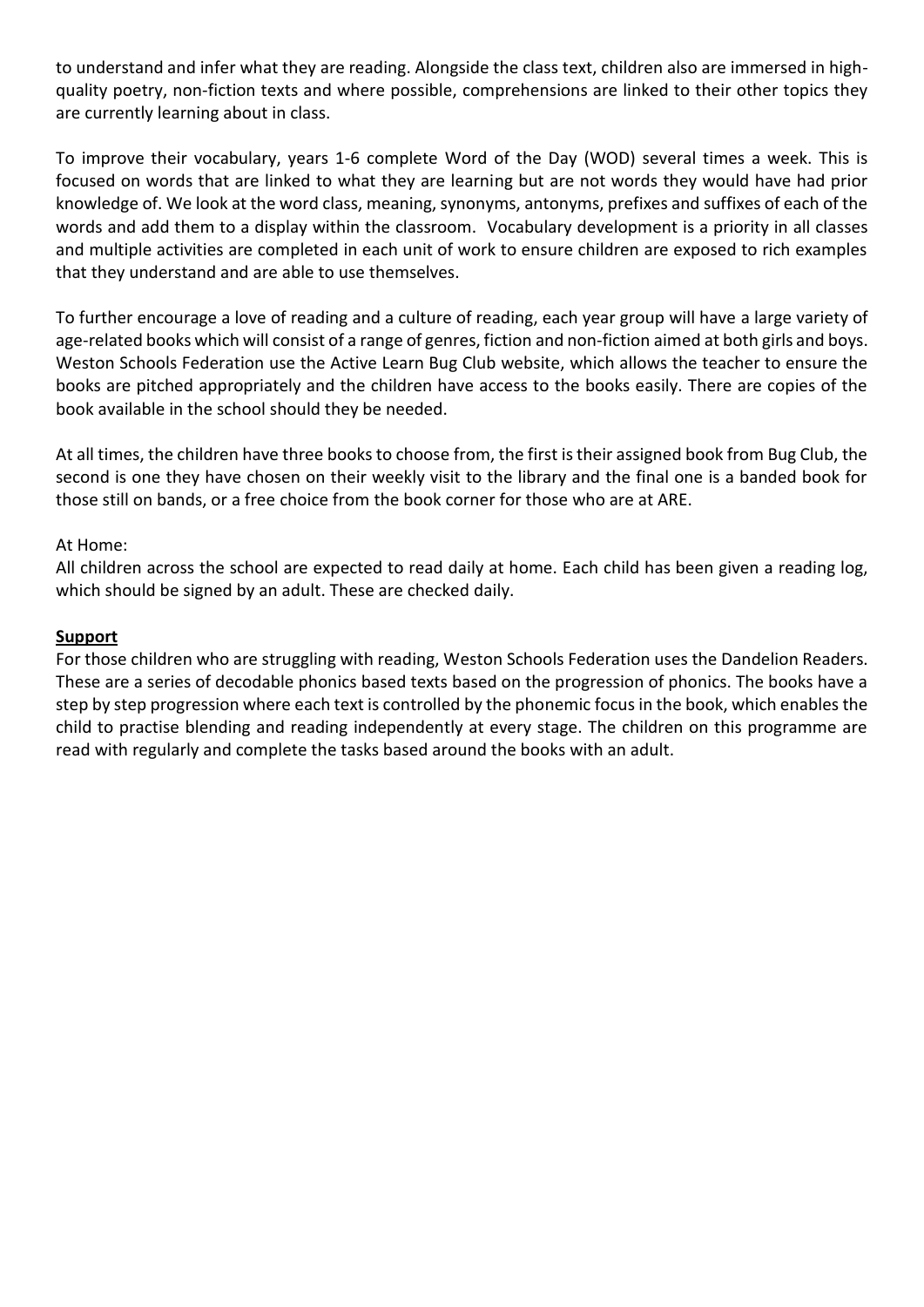### **English Lessons**

At Weston Schools Federation, we use the 2014 National Curriculum guidelines and our school overviews to allow a thematic approach to the teaching of primary English that places children's literature at its core. The books chosen link in with the topic being covered to allow the children to become fully immersed in what they are learning about. This immersion ensures that the children have the background knowledge to make



links within their reading, which in turn enhances their writing.

The core of the lesson is based on the children's writing composition, grammar, punctuation and vocabulary; these skills are continuously embedded throughout the progression of the lessons. All children's English lessons lead towards a purposeful application within a wide variety of written outcomes (reports, diary entries, newspaper articles, narratives, instructions and explanation texts for example). At all times the three main aspects of purpose, audience and form are kept at the forefront.

Each series of lessons follows the chart here with the children being introduced to a text form through a high level piece of writing, video or image and from there we work through a process which results in them producing their own piece of work following each of the stages explained here.

### **Handwriting**

As a Weston Schools Federation we follow the Nelson handwriting program which is designed to help all children develop a confident, legible and personal handwriting style that meets the curriculum expectations. The program begins with pattern making and building up motor skills in Reception, it then progresses through the years up to Year 3. From Year 3 it is expected that the children are meeting the expectations and pen licenses can be rewarded.

### **Differentiation**

To ensure all children are aware of what is expected in each session, here at Weston Schools Federaton we use success criteria. This allows the children to be clear in what is expected of them. Depending on the desired outcome for each child, these success criteria can be differentiated, both for those who need further support and for those who are working at greater depth.

Further differentiation is given in the scaffolding that is given to each of the children which can range

#### WALT: Identify features of suspense. I will be successful if I...

- o Create a toolkit for suspense.
- o Identify character's thoughts and feelings to develop suspense.

| o Use figurative language. |                                                             |  |
|----------------------------|-------------------------------------------------------------|--|
|                            | Prove It: Write a paragraph including the suspense toolkit. |  |

|  |  | HLTA | SUPPLY WORKSHOP |
|--|--|------|-----------------|
|  |  |      |                 |